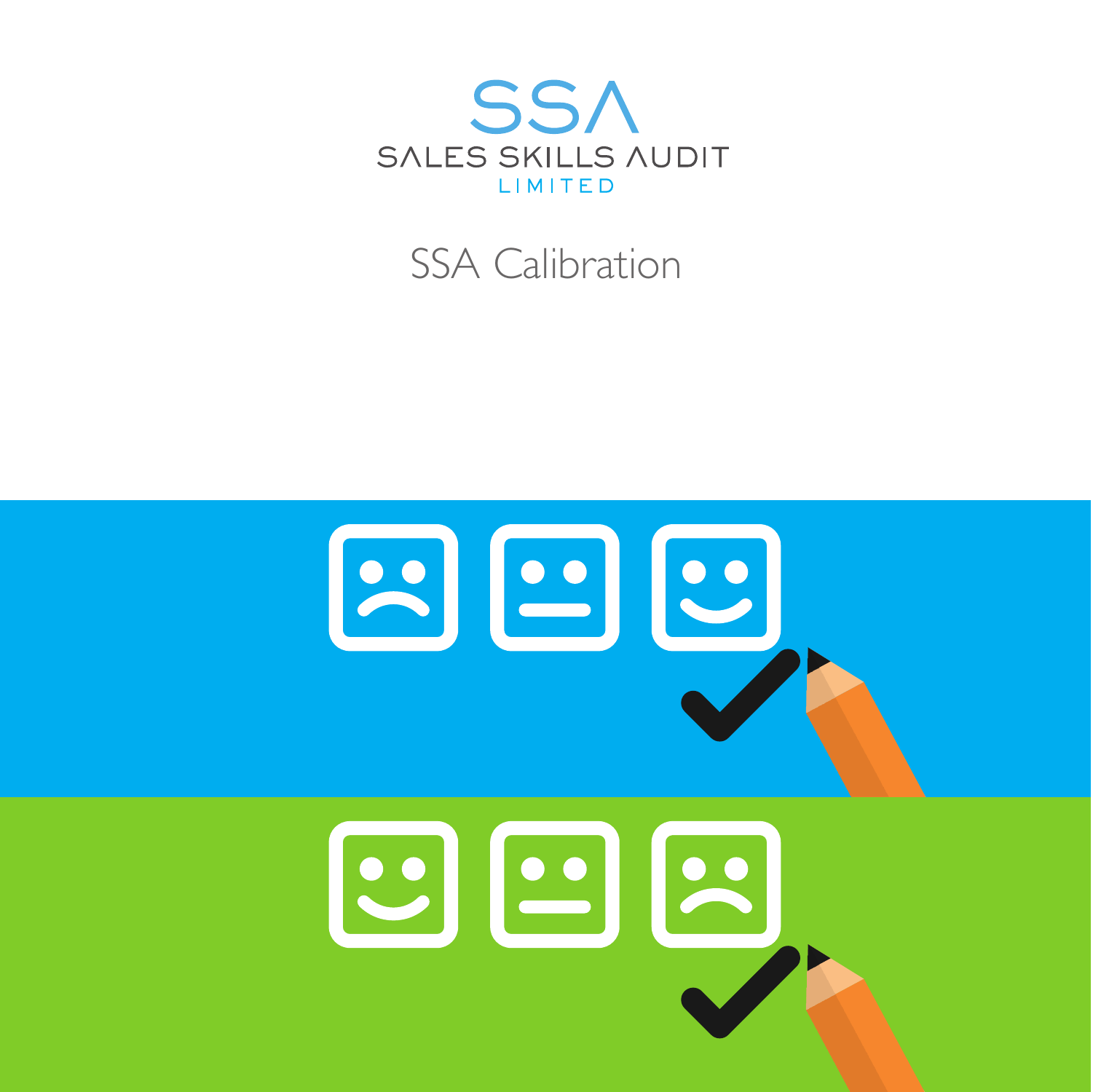SSA SALES SKILLS AUDIT LIMITED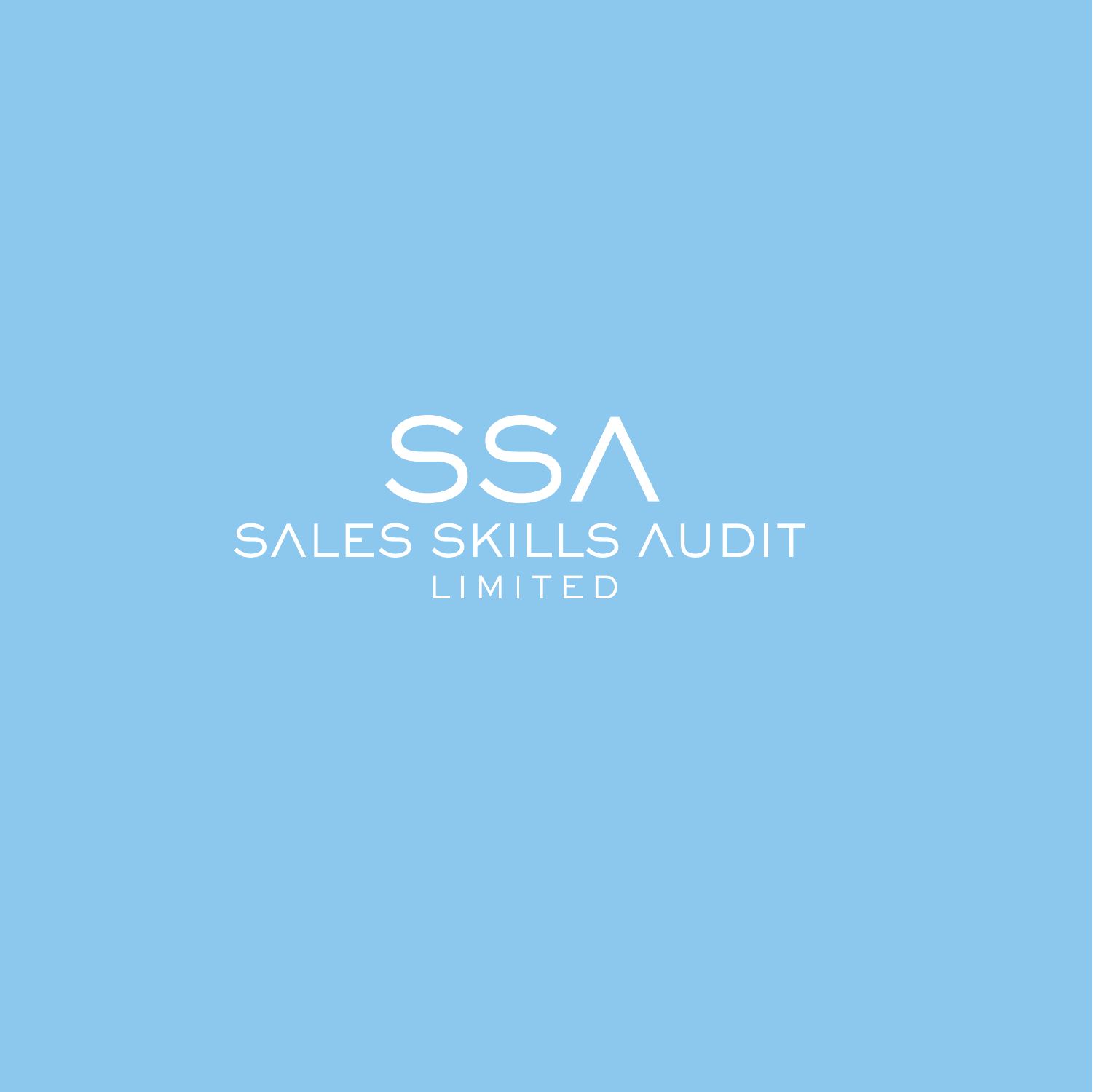

### Creating the SSA

Sales Skills Audit is a unique, externally benchmarked, on-line sales skills assessments.The assessment modules are based on a standardized competency framework for sales comprising some nine primary skill areas; which are then broken down into a total of 56 skill 'modules'.

This framework was developed by the UK Government (the Marketing and Sales Standards Setting Body – MSSSB) between 2003 and 2007 (now part of the NOS - National Occupational Standards) and is designed to drive up sales effectiveness by aligning sales skills to academic based learning modules. Andrew Dugdale (author of the SSA) was part of the expert group involved in the design of these skills modules for the UK Government.

This framework was then introduced into other markets outside the UK as sales training providers are given academic accreditation for their programs, and likewise, the SSA is already available in 16 languages - English (both US and International); Dutch; Brazilian Portuguese. French; German; Spanish (Castilian and LatAm); Russian; Chinese (Traditional and Simplified); Italian; Arabic; Finnish;Turkish and Swedish. More languages are currently being developed.

As of January 2020, over 34,000 SSA assessments have been taken by sales professionals from over 40 countries.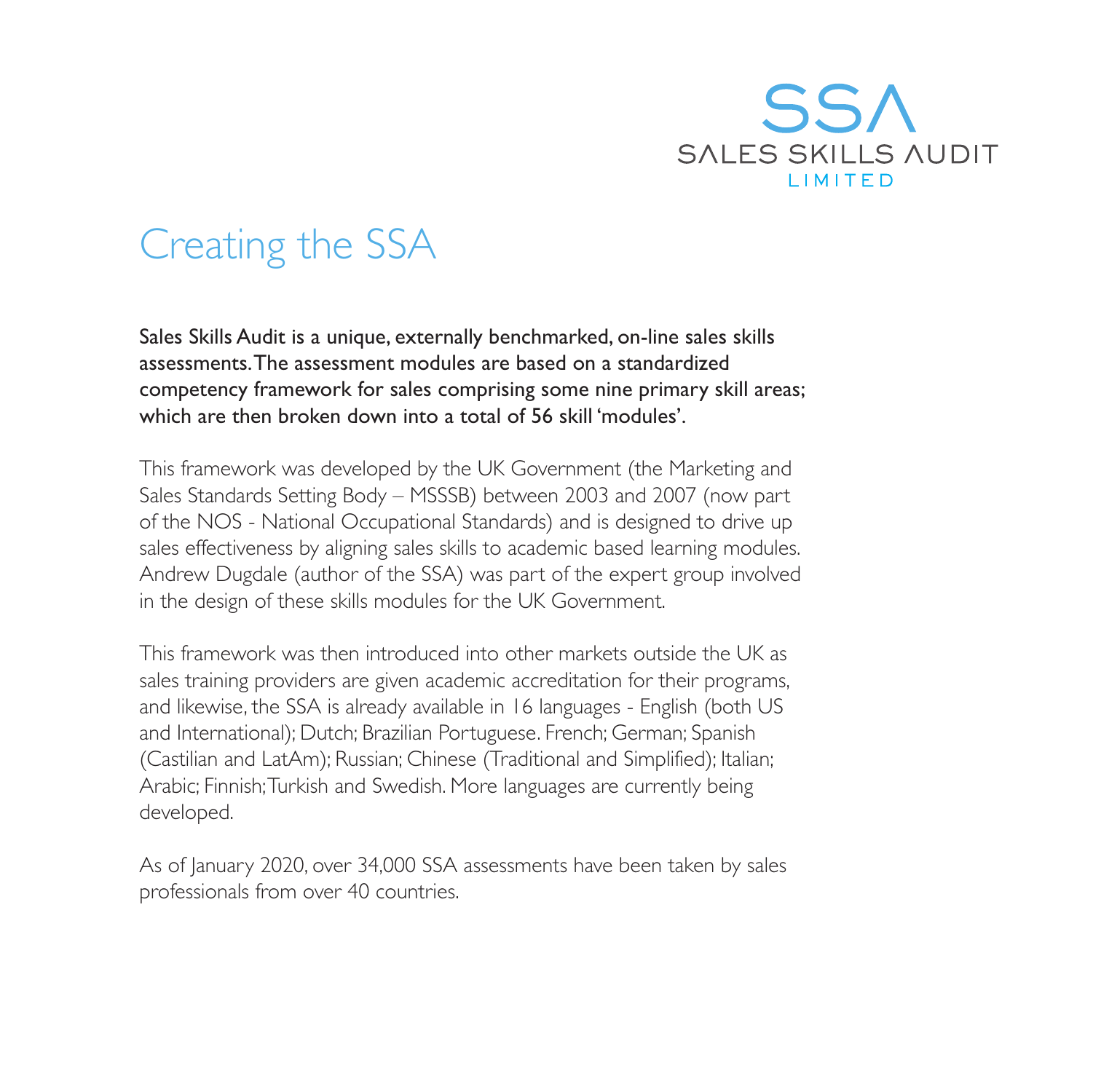

## How does the SSA modules map to the standards?

To provide an example of how SSA is designed to fit against these established standards, we can briefly examine skill area seven (the selling cycle); module 1 (generate and follow up sales leads) which is the basis for the first released suite of five modules called the **SSA Core Skills**.

#### *7.1 This [MSSSB] unit is about making initial contact with the customer through a variety of methods and establishing their needs; advising potential customers of any products that may be appropriate for them; and seeking areas of opportunity for up selling and cross selling.*

This module maps to the currently released five units of the SSA in the following manner

| 7.1 Competencies                                                                                                  | Equivalent SSA skill module                                                                                                                                                                                                                                                                                                                                                                                                                                                                                                                                                                                                                               | <b>SSA</b> icon |
|-------------------------------------------------------------------------------------------------------------------|-----------------------------------------------------------------------------------------------------------------------------------------------------------------------------------------------------------------------------------------------------------------------------------------------------------------------------------------------------------------------------------------------------------------------------------------------------------------------------------------------------------------------------------------------------------------------------------------------------------------------------------------------------------|-----------------|
| <b>1. Contact customers</b><br>who have been<br>identified as prospects<br>and establish initial<br>communication | Spotting opportunities (These are the skills required to effectively identify good<br>2.0<br>opportunities and position the value to the customer)<br>Communicating (This is the ability to convey information and ideas so that<br>2.1<br>customers and others understand the message)                                                                                                                                                                                                                                                                                                                                                                   |                 |
| 2. Access the person<br>who makes the<br>buying decisions                                                         | Self-management and professionalism (This means having a business orientation<br>$\perp$<br>which guides a person's behaviour so they demonstrate maturity, integrity, and<br>business and customer awareness)<br>Resilience and follow-through (This means coping with pressure, being adaptable<br>$\overline{1.3}$<br>in dealing with customer enquiries and problems and managing stress.)<br>Using probing questions (This is the ability to maintain a clear picture of what<br>2.2<br>information you have and what information you are missing, such that you can<br>formulate and ask appropriate probing questions that plug the knowledge gap) | Y               |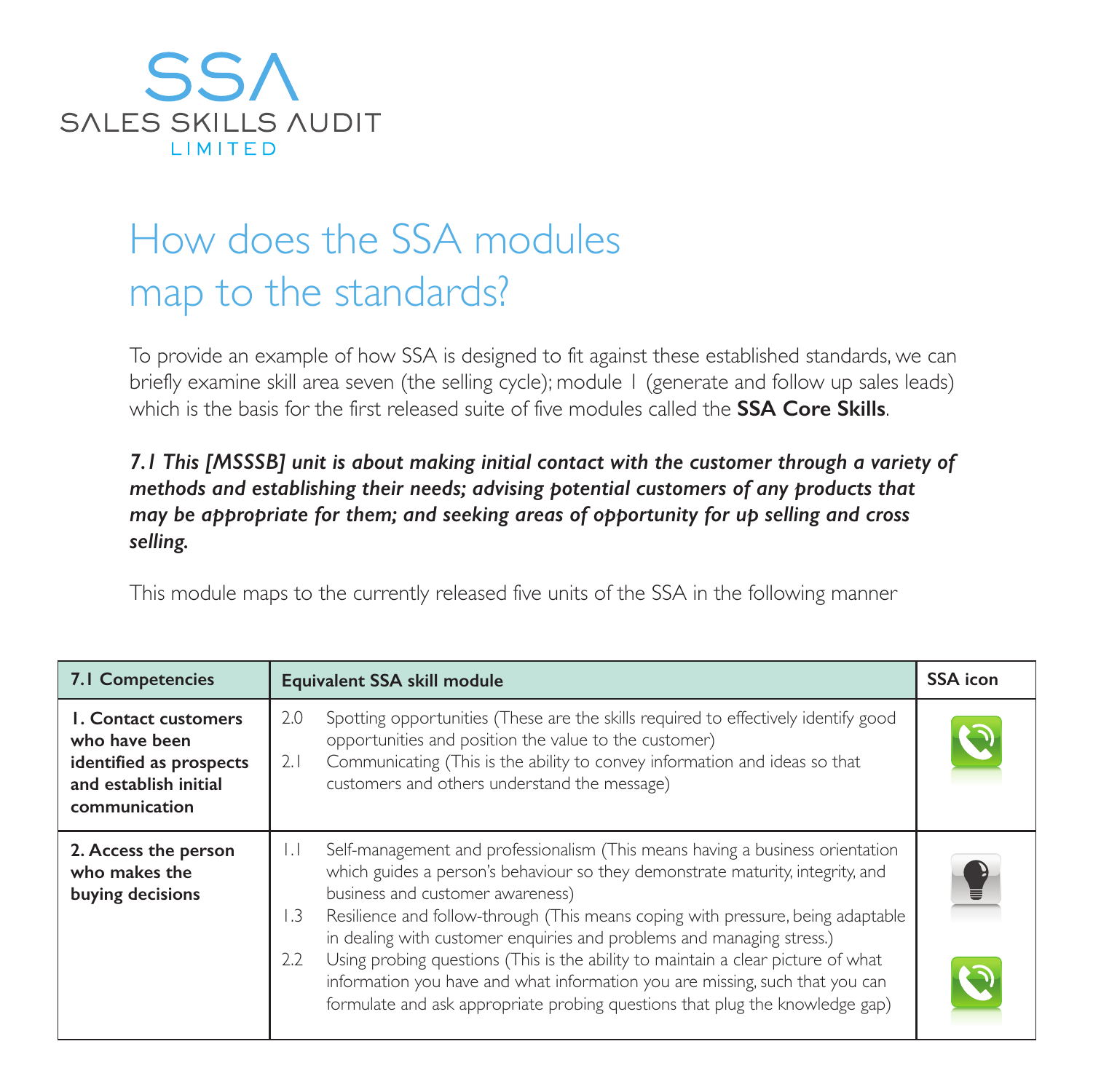| 7.1 Competencies                                                                                                                                                                  | Equivalent SSA skill module                                                                                                                                                                                                                                                                                                                                                                      | <b>SSA</b> icon |
|-----------------------------------------------------------------------------------------------------------------------------------------------------------------------------------|--------------------------------------------------------------------------------------------------------------------------------------------------------------------------------------------------------------------------------------------------------------------------------------------------------------------------------------------------------------------------------------------------|-----------------|
| 3. Identify and confirm<br>your prospect's<br>interest in particular<br>products or services                                                                                      | 3.1<br>Understanding the customer's needs (This is the ability to identify the key<br>aspects of the customer's or prospect's needs and match your products or<br>services to those needs)<br>Testing and challenging assumptions (This is the ability to test and challenge<br>3.4<br>assumptions in your dealings with customers and others, involving identifying<br>assumptions in anything, |                 |
| 4. Make further<br>contact with your<br>customer to interest<br>them in your<br>organisation's<br>products or services                                                            | 3.2<br>Matching customer needs to products or services (This is the ability to<br>understand the customer's or prospect's needs or objectives and match them to<br>the company's offerings)<br>3.3<br>Keeping abreast of new products and services (This involves assimilating and<br>understanding new trends, products etc. in order to evaluate and interpret them<br>for use with customers) |                 |
| 5. Maintain clear<br>records of contact<br>with customers and<br>any further action<br>which may be<br>required                                                                   | 4.0<br>Paperwork management (This is the ability to complete paperwork accurately<br>and in a timely manner and according to company policies and guidelines)<br>Planning and managing activities (This is the ability to build appropriate plans to<br>4.2<br>support the day to day activities associated with a person's work)                                                                |                 |
| 6. Identify the reasons<br>why customers are<br>interested in particular<br>products or services<br>and clarify<br>opportunities for<br>selling, up-selling and<br>cross-sellings | 2.3<br>Advising the customer (This is the ability to guide the customer through the use<br>of consulting techniques, covering a range of approaches from offering<br>information through to making recommendations)                                                                                                                                                                              |                 |
| 7. Explain the features<br>and benefits of<br>products or                                                                                                                         | 5.0<br>Influencing customer expectations (This is the ability to find out and influence<br>customer expectations and use this knowledge to enthuse the customer about<br>the benefits of a potential offering)                                                                                                                                                                                   |                 |
| 8. Respond effectively<br>to your customer's<br>queries and objections<br>or offer alternative<br>products or services                                                            | 5.2<br>Objection Handling (This is the ability to effectively deal with objections raised<br>by customers or prospects)                                                                                                                                                                                                                                                                          |                 |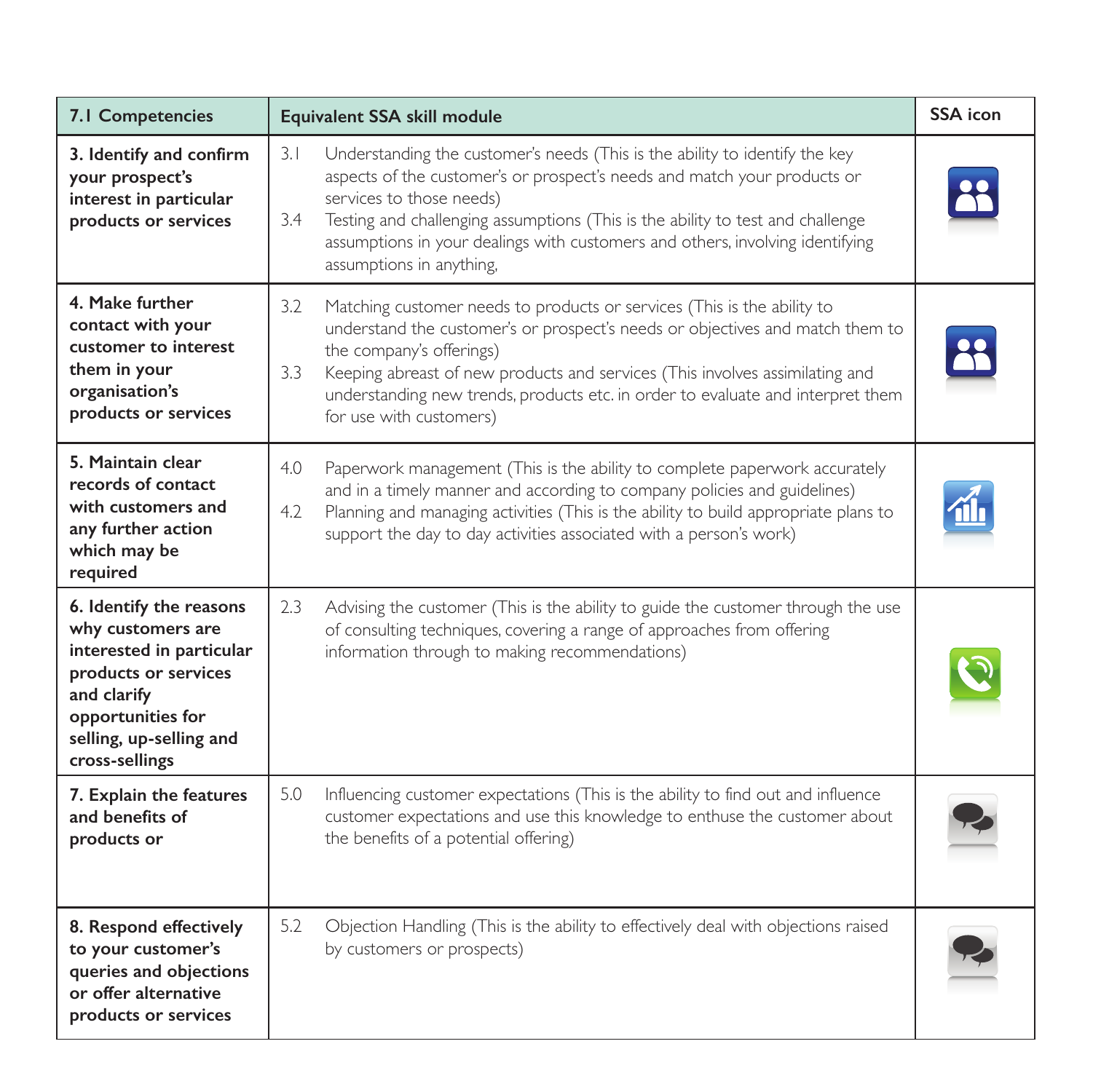| 7.1 Competencies                                                                                                                                           | Equivalent SSA skill module                                                                                                                                                                                                                                                                                                                                                                                                                                                                                                                                                                                                                  | <b>SSA</b> icon |
|------------------------------------------------------------------------------------------------------------------------------------------------------------|----------------------------------------------------------------------------------------------------------------------------------------------------------------------------------------------------------------------------------------------------------------------------------------------------------------------------------------------------------------------------------------------------------------------------------------------------------------------------------------------------------------------------------------------------------------------------------------------------------------------------------------------|-----------------|
| 9. Provide details<br>about the possible<br>terms of sale                                                                                                  | 5.1<br>Negotiating (This means working with the customer towards agreeing a position<br>and ultimately a sale, which has optimal, mutual benefits for all parties)                                                                                                                                                                                                                                                                                                                                                                                                                                                                           |                 |
| 10. Convert cold<br>prospects to warm<br>prospects by securing<br>agreement to further<br>contact with a<br>specific sales agenda<br>II. Inform colleagues | Problem solving (This is the ability to define and analyse problems and priorities<br>$\overline{1.2}$<br>and the ability to evaluate the issues raised and identify or create possible<br>solutions)<br>3.0<br>Awareness of competitors (This is the ability to understand your competitors;<br>their impact and implications for you in relation to their strengths, their<br>marketing activity, the way they position their offerings to your customers and<br>prospects and how they are likely to be perceived by customers or prospects)<br>Achieving goals, objectives and targets (This is the ability to recognize specific<br>4.1 |                 |
| about possible<br>opportunities for<br>cross-selling and up-<br>selling                                                                                    | goals, objectives and targets and take all steps necessary to achieve them)                                                                                                                                                                                                                                                                                                                                                                                                                                                                                                                                                                  |                 |
| 12. Pass information<br>about customers and<br>their buying needs<br>promptly and<br>accurately to<br>appropriate people<br>within your<br>organisation    | Not specifically covered within Core Selling Skills. However 4.0 Paperwork<br>Management (see 5.) and 2.1 Communicating (see 1.) cover the underlying skills<br>involved with this element.                                                                                                                                                                                                                                                                                                                                                                                                                                                  |                 |

As can be clearly seen, it requires all the elements of the currently released five SSA modules to cover this one skill module out of the fifty six skill modules comprising the full MSSSB National Occupational Standards (NOS) handbook.We have taken the skills required here as the absolute minimum set of skills required before a person should be regarded as a 'sales person', hence why they are called Core Sales Skills.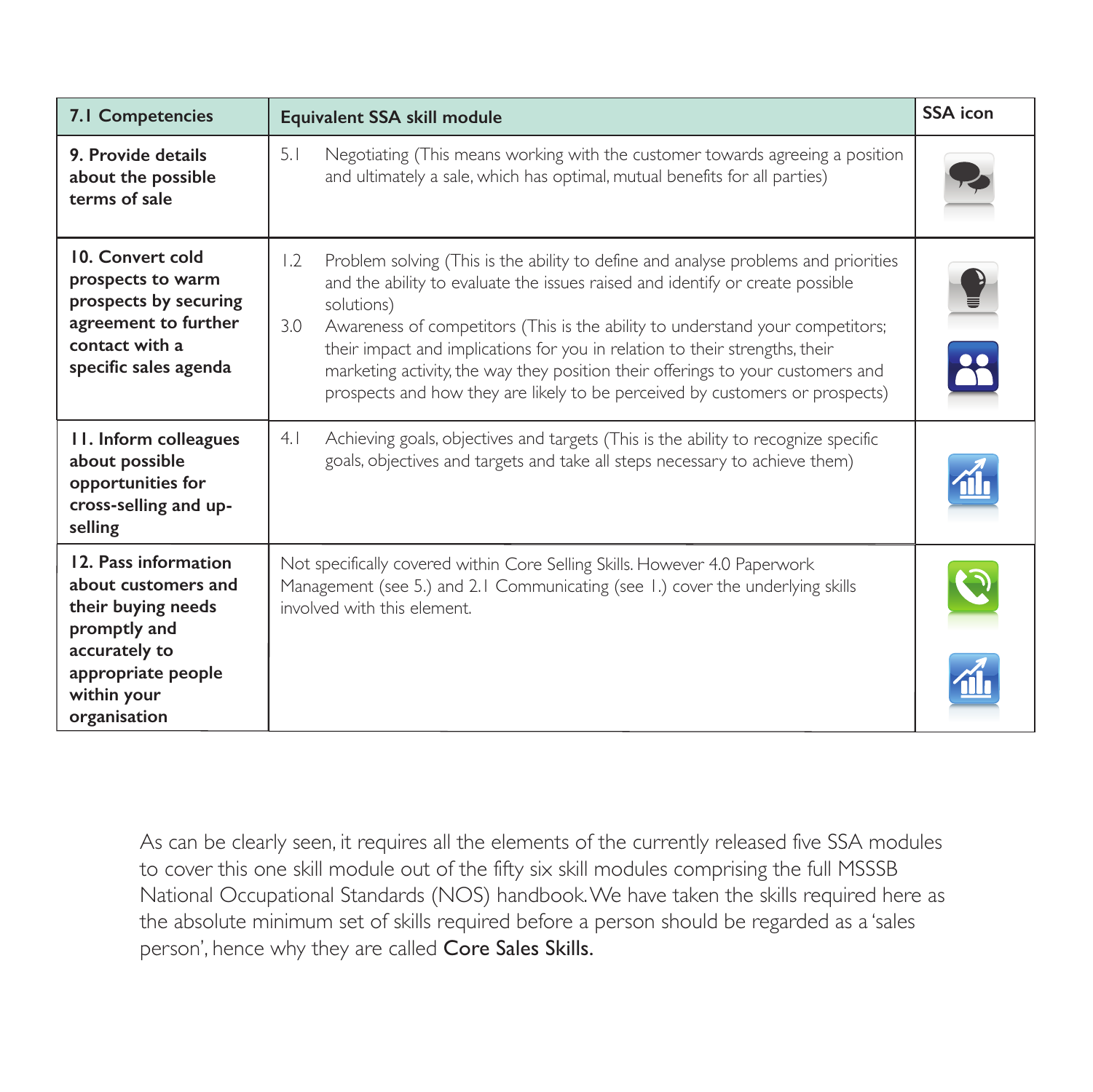# SSA SALES SKILLS AUDIT LIMITED